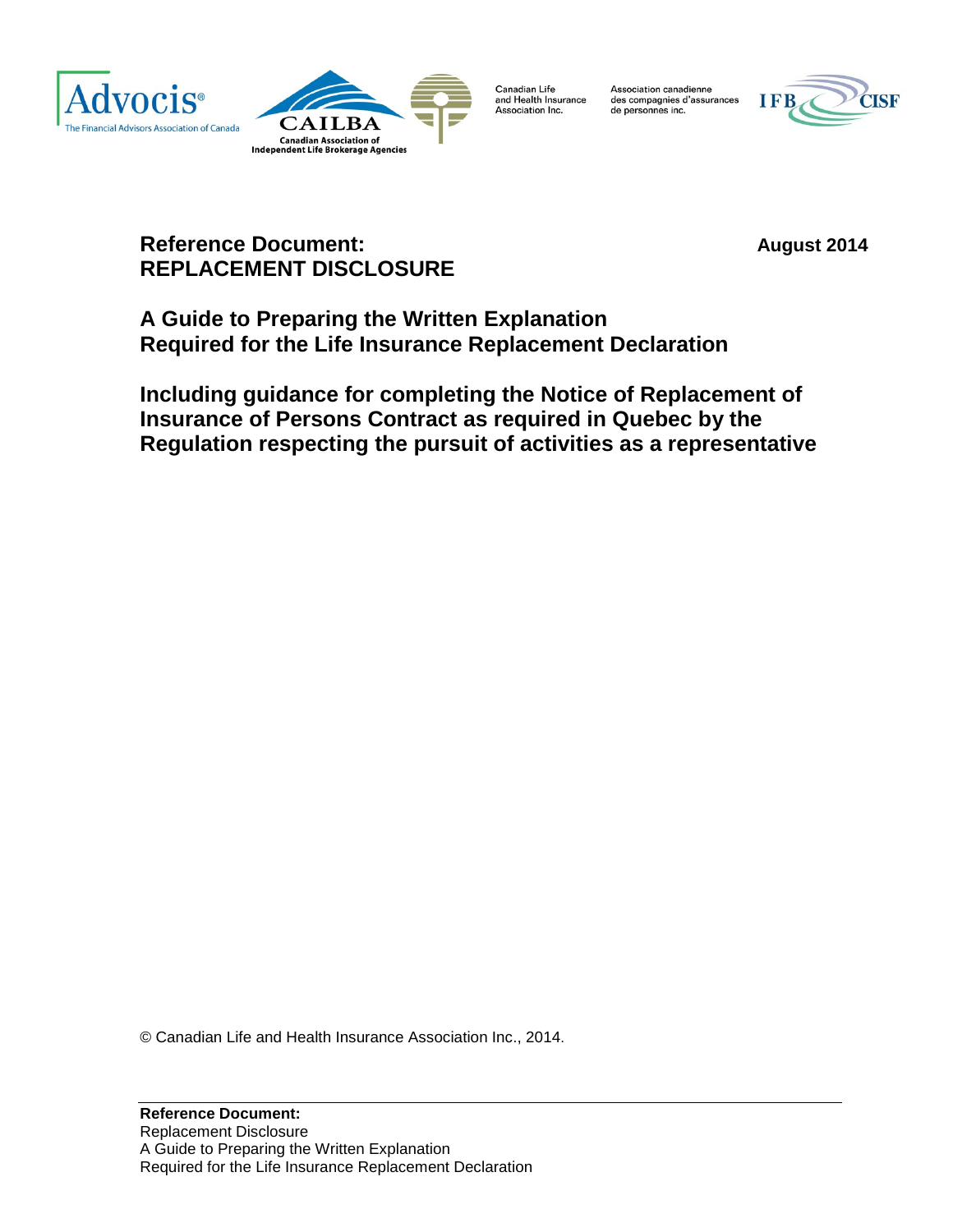## **Replacement Disclosure**

### **A Guide to Preparing the Written Explanation Required for the Life Insurance Replacement Declaration**

### **August 2014**

#### **1. Overview**

This reference document was prepared jointly by Advocis, the Canadian Association of Independent Life Brokerage Agencies, the Canadian Life and Health Insurance Association and the Independent Financial Brokers. It is intended to assist agents in deciding what information to include in the written explanation of advantages and disadvantages of a proposed replacement.

Section 2 of the document provides background on the Life Insurance Replacement Declaration (LIRD) and general advice about the requirement in the LIRD to prepare a written explanation.

Section 3 provides an analysis of the questions on the LIRD and what factors should be taken into consideration when addressing the questions.

Section 4 provides sample explanations of hypothetical replacements that illustrate the advice in Sections 2 and 3. The inclusion of these samples is not intended to preclude other formats or ways of presenting the written explanation. For example, templates prepared by insurance companies or agencies or versions of the Basic Disclosure Statement could be used.

As a convenience, a summary of delivery requirements for all jurisdictions in which the LIRD is accepted or required for replacement disclosure is provided in Appendix 1. A copy of the LIRD is provided in Appendix 2. Finally, sources for additional information about replacement disclosure are listed in Appendix 3.

Use of the LIRD satisfies the replacement disclosure requirements in the common law provinces and Quebec. In 2013, Quebec amended its Regulation respecting the pursuit of activities as a representative to implement a new form. The key differences between this form and the LIRD are described in Appendix 4.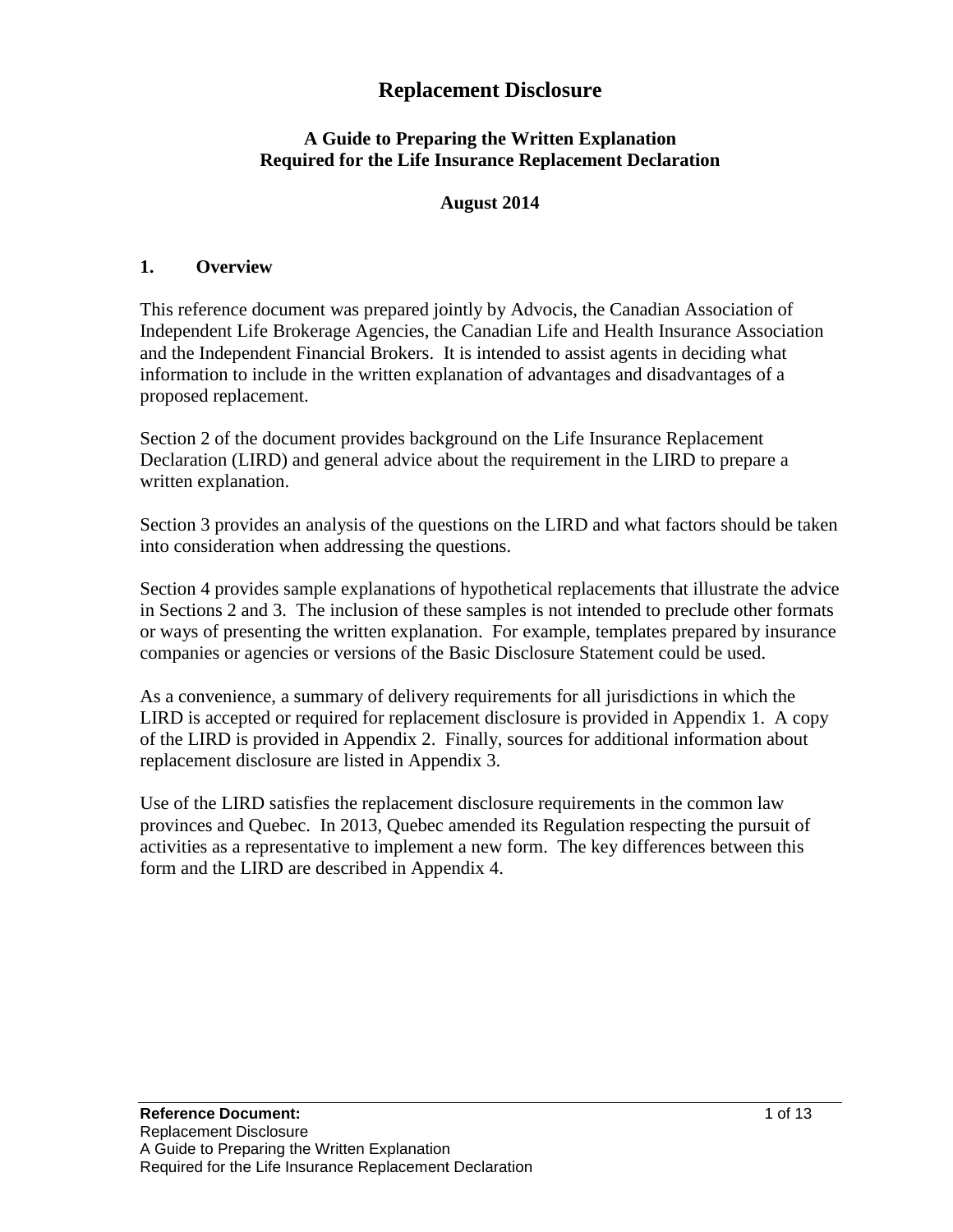### **2. Background**

The introduction of the LIRD marks a significant change in the regulation of replacement disclosure. Under the Basic Disclosure Statement, agents were required to complete a highly prescriptive comparison of the existing and new policies. The lack of flexibility in this approach meant that the comparison often included irrelevant information and was difficult for the client to understand.

The LIRD addresses this problem by giving the agent more control to decide what is relevant to making an informed decision about a proposed replacement. Under the LIRD, the agent decides on the most appropriate level of disclosure. This is done having regard for a number of factors including the complexity of the product and the client's circumstances.

It is important to note that this change to a more flexible regulatory approach in no way lessens an agent's duty to make recommendations that are appropriate to the needs of the client. Indeed, one way for an agent to assess an explanation is to ask if it demonstrates that he or she has fulfilled his or her duty to the client with respect to the proposed replacement.

The LIRD sets out eleven questions. These are intended to assist the client in gathering sufficient information to understand the implications and risks of replacing an existing policy with a new one. There is no need to answer each question expressly in the written explanation but agents can use the questions to guide them in preparing the explanation.

If an agent chooses to answer each question separately, care should be taken to ensure the answers relate specifically to the client's needs and the product's features. Simple "yes" or "no" answers to the questions will not generally be sufficient.

The written explanation should be brief and use non-technical language that is meaningful to the average consumer.

The written explanation should relate to the client's needs. It should explain how the existing policy fails to address those needs and it should explain how the new policy is better suited to address them.

The written explanation should also identify any risks associated with replacing the existing policy.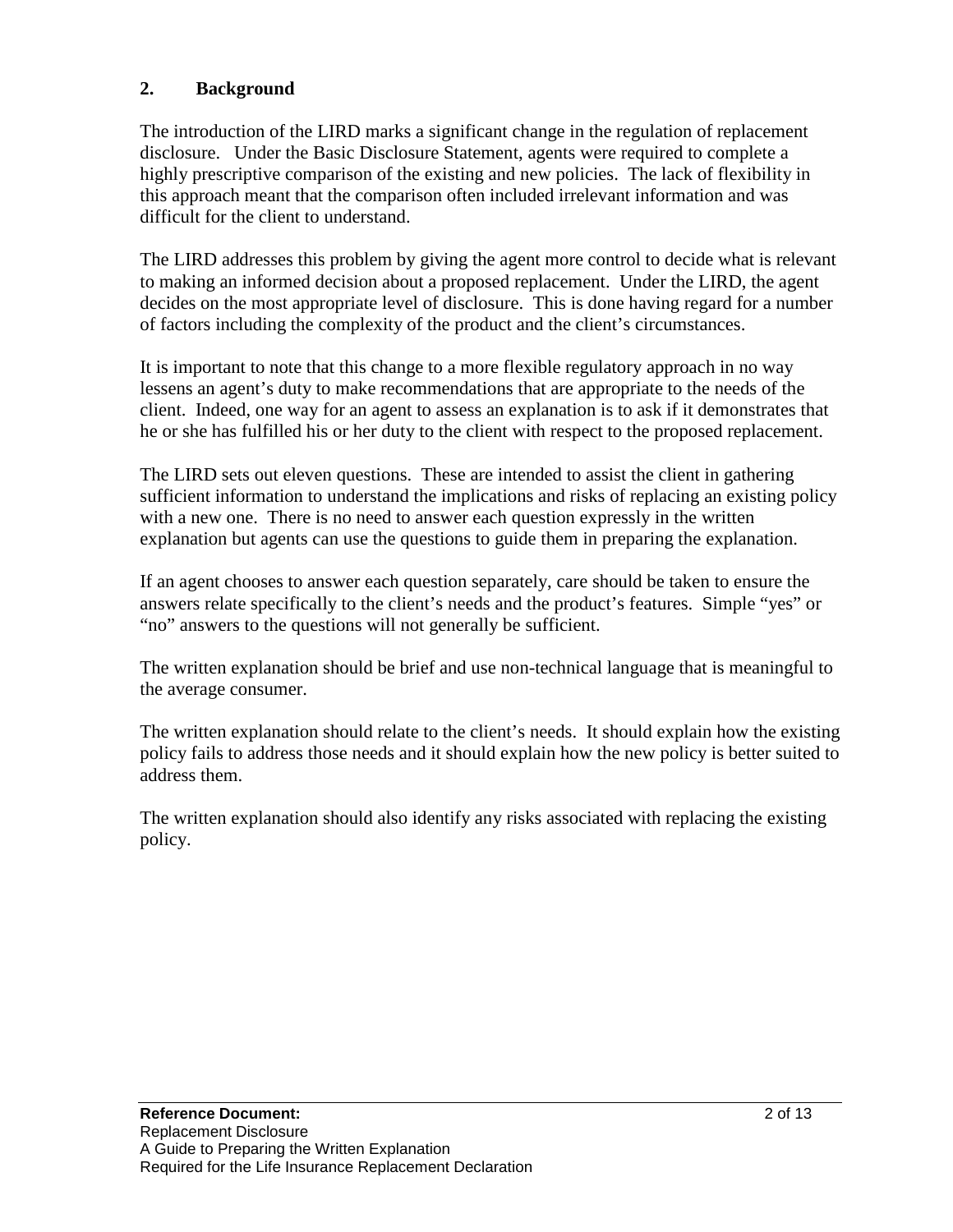### **3. Analysis of LIRD Questions**

This analysis states each question (or groups of questions) on the LIRD, using the numbering as it appears on the LIRD. The first four groups of questions relate primarily to the existing policy. The remaining seven relate primarily to the new policy.

Under each question (or group of questions) is advice about the sort of information that is relevant to answering the question. In some cases this is accompanied by advice about how to interpret the question or assess the relevance of answers in specific circumstances.

*#1 Why do you want to replace your policy? Is the new policy better for you? How?*

State key reason or reasons as identified in needs analysis, e.g., more affordable, more/less features, longer term, etc..

*#2 Should you buy more insurance or change your policy? How much will these changes cost?*

If coverage is comparable, simply compare premiums.

If replacement involves switching from one type of insurance to another, explain that a simple comparison of premiums is not possible and changes in the features should be taken into consideration.

Note: There may be advantages to changing the present insurance through a re-issue, conversion or exchange. If any of these options are available, the value to the client of the benefits (e.g., limited underwriting, no restart of suicide and contestability periods, etc.) should be taken into account in the rationale for replacement.

*#3 When should you cancel your present policy? When is your next annual dividend paid? Will the timing affect your cancellation charges?*

As appropriate, note any specific milestone or other consideration that should be taken into account when canceling a policy. These typically include:

- If premiums will be prorated (for term)
- Anniversary date and/or surrender charges (for UL)
- Dividend date and/or paid up additions (for whole)
- Desire to defer taxable gain until following year

Note: It is impossible to foresee future circumstances, in particular changes in a client's insurability. Accordingly, the answer should be based on "all other things being equal" reasoning. For example, if the agent knows a dividend is payable in one month, all other things being equal the best time to cancel may be after the dividend is paid.

*#4 Will you pay more income tax if you cancel your present policy?*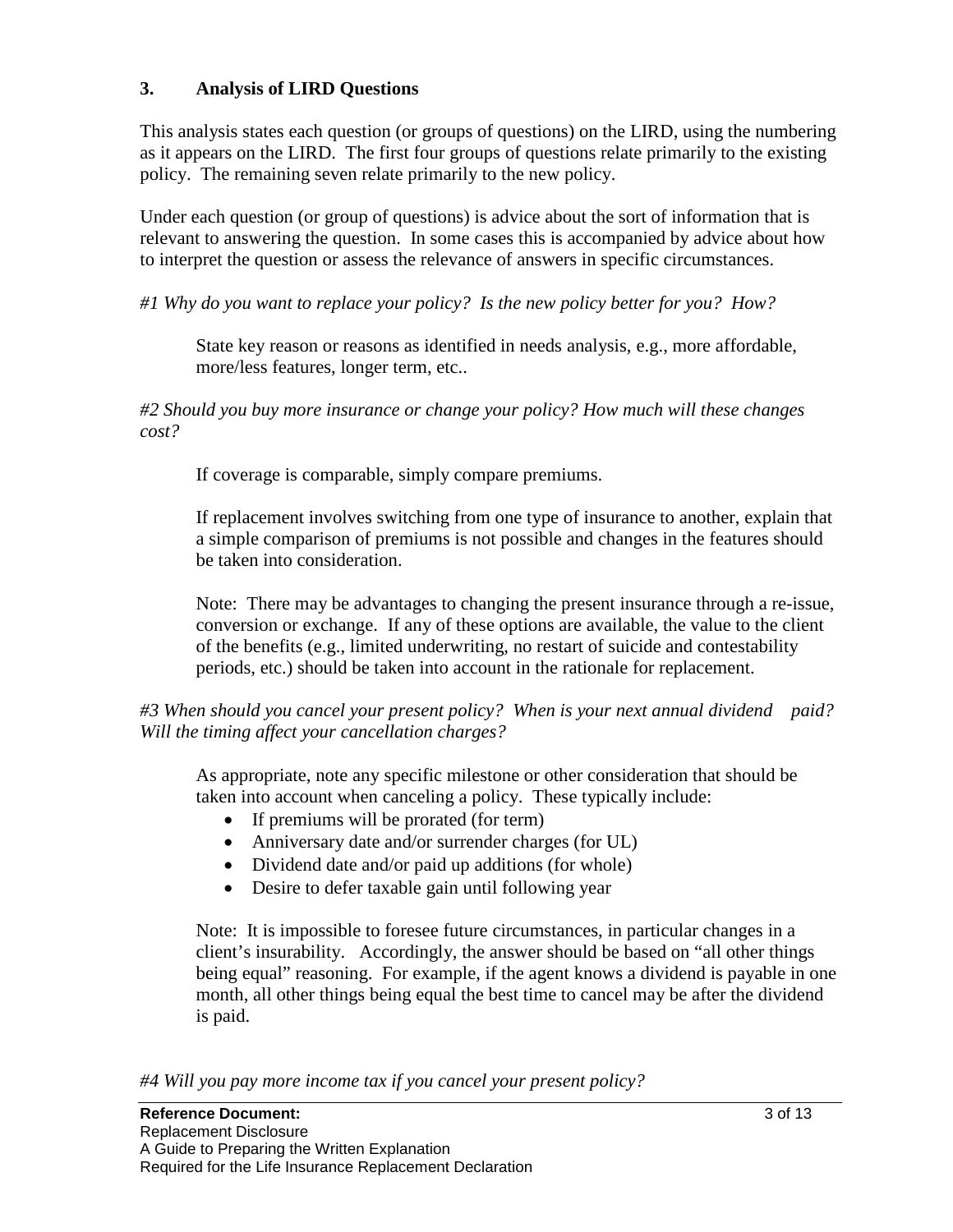If cancellation is unlikely to have tax implications, the matter does not need to be addressed in the written explanation.

If it is reasonable to think there may be tax implications related to cancellation, the answer should provide a high-level warning and suggest the client may wish to consult with the existing carrier for more information or speak with the professional who provides them with tax advice.

*#1 Do you understand the type of insurance policy you are buying? Is it term life, whole life, or universal life insurance policy? You should know the differences.*

Identify the types of policies, both existing and new, involved in the replacement, i.e., term/term, term/permanent, permanent/permanent or permanent/term.

Note: The explanation should not be used as a consumer education document. While the agent should ensure the client understands what he or she is buying, this should be done through other means such as brochures, illustrations and financial literacy websites.

### *#2 Are there times when the new policy will not pay all the benefits that your present policy does? Examples are suicide and contestable periods and contractual exclusions.*

Note that suicide and contestable period provisions will restart so new policy may not pay benefits under all the circumstances in which the existing policy would pay these benefits.

Note as appropriate other features that might not be available in new policy, e.g., guaranteed insurability, return of premium, bonuses or special payouts.

*#3 Will the new policy pay as much as your present policy? Examples are death benefits, cash values, and dividends.*

Relate benefits to identified needs. For example, if the client needs a higher/lower death benefit, answer should say the new policy addresses a change in need for a higher/lower death benefit.

Note: In this and similarly-minded questions there are no right or wrong answers. Whether the values are higher or lower and whether there are more or fewer benefits, the implications of this can only be assessed relative to the client's needs.

*#4 Does the new policy have the same extra, or optional, benefits as your present policy? Examples are waiver of premium, guaranteed insurability, accidental death, and family member riders.*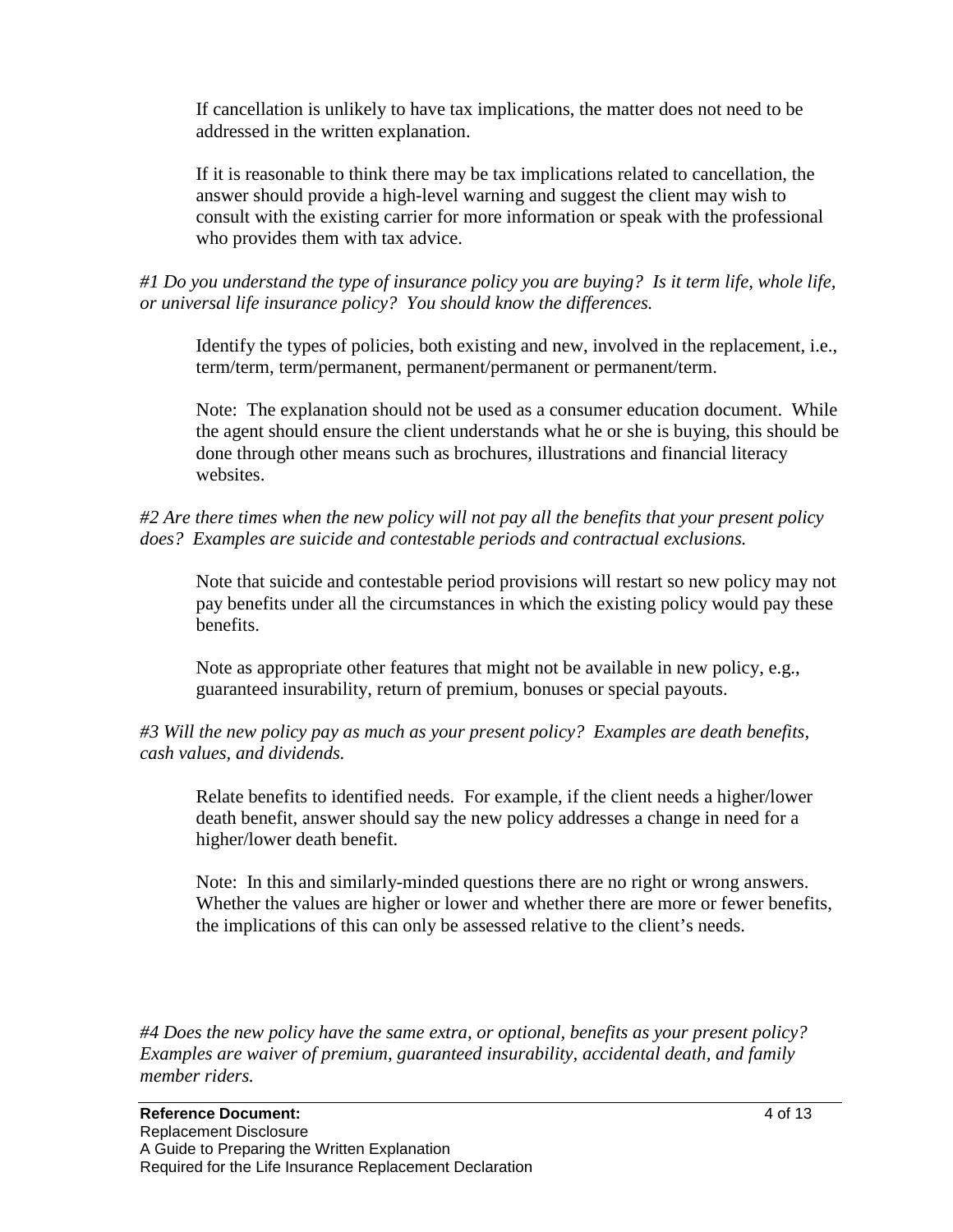Relate benefits to identified needs and note benefits that are being dropped/added to reflect these needs.

*#5 Are there cancellation charges on the new policy?*

If the new policy has a cancellation charge, state this and briefly explain how the charge is calculated.

*#6 What guarantees apply to your present and proposed policies? Which policy has best guarantees?*

Relate guarantees to identified needs and note guarantees that are being dropped/added to reflect these needs. Consideration should be given to:

- level coverage
- level premium
- cash value
- interest rate or dividend

Note: For the reasons noted in Question #3 above, "best guarantees" relates to the needs of the client.

*#7 Will either of the policy premiums (payments) go up? For how long will the premiums stay the same? How much will they increase?*

Describe the premium schedule and note any differences between existing and new policy.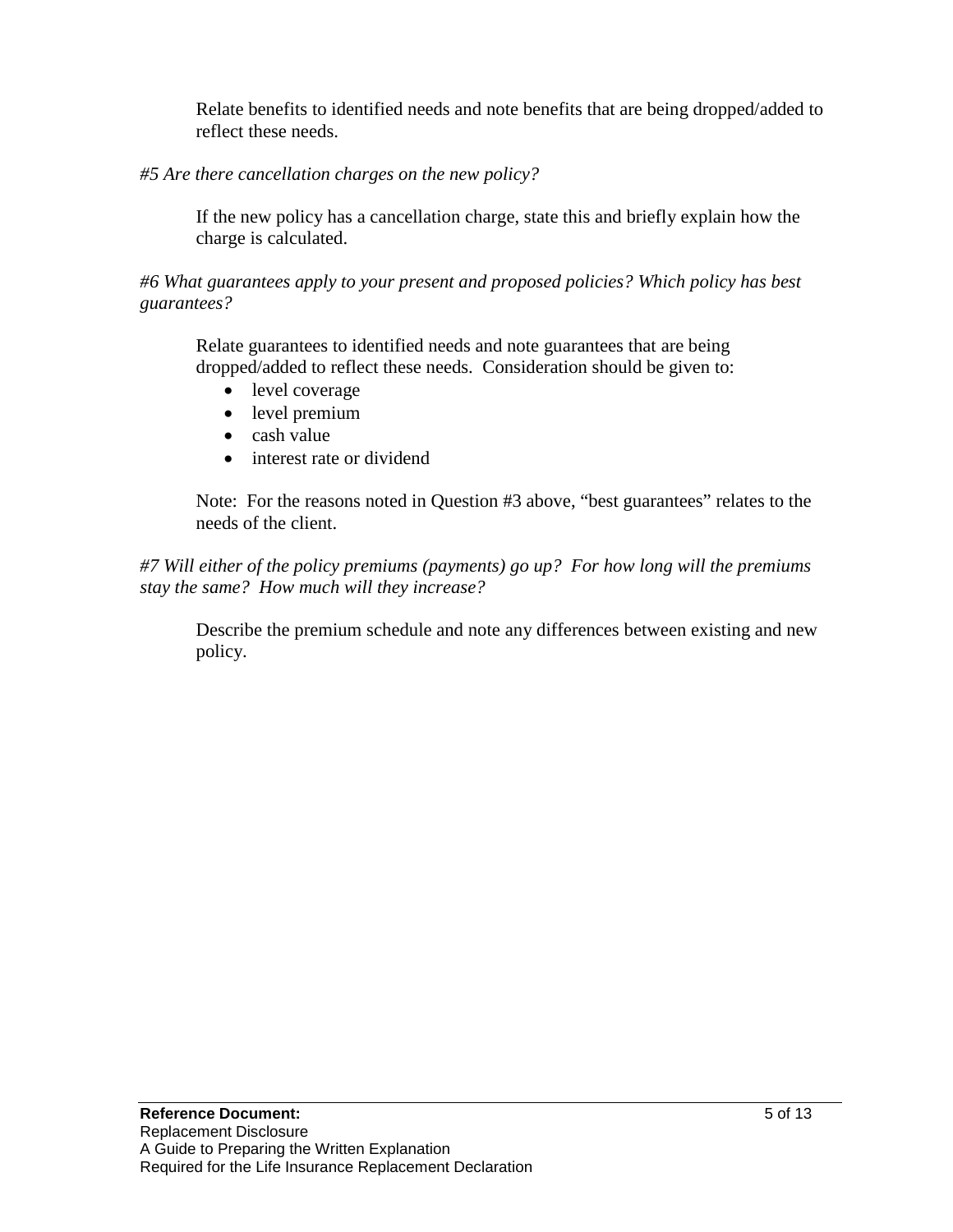### **4. Sample Explanations**

The following samples illustrate how the analysis of individual LIRD questions can be incorporated into a written explanation for three of the more common replacement scenarios. These are:

- Term to Term (Sample 1)
- UL to Par (Sample 2)
- Term to Par (Sample 3)

As was noted in Section 2, there is no need to provide separate answers for each of the LIRD questions. In these samples, information based on these questions that is relevant to the proposed replacement is organized under four general headings.

The three samples use the same general headings to show how the details of disclosure will vary from one transaction to another. The use of these headings should not, however, be interpreted as a recommended practice. Other ways of organizing the information may be equally effective or, in some circumstances, better.

Insurers or agents may wish to develop a template for the written explanation. If a template is used, care should be taken to ensure the explanation for a specific proposal does not contain irrelevant information.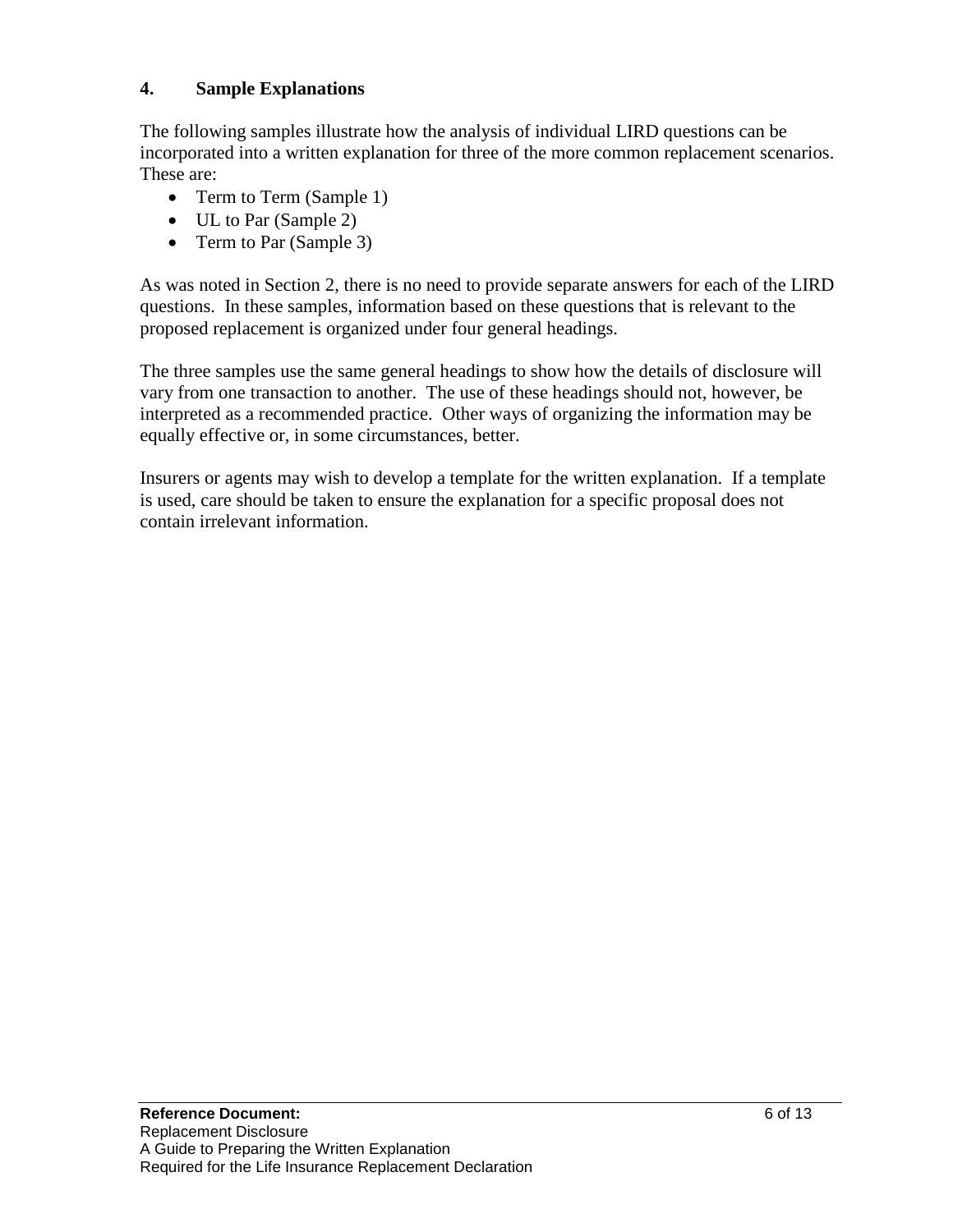### **Sample 1: Term to Term**

Explanation of Advantages and Disadvantages of Proposed Replacement

Date: June 24, 2011

Client Name(s): Jane Doe

Existing Policy #123456-78

Existing Insurance Company: ABC Life

Company Issuing New Policy: ABC Life

Summary of Proposal

The proposal is to replace a Term 10 policy with a Term 10 policy paying a higher death benefit.

Why doesn't the existing policy meet your needs?

You want more coverage and would like to pay a lower rate per \$1000 of coverage than you are currently paying.

#### How does the new policy meet your needs?

The policy provides additional coverage and the rate is slightly lower than the rate on your existing policy.

#### What are the risks associated with the proposed replacement?

The main risk is that the additional coverage is subject to a suicide provision which means if you commit suicide in the first two years you will only get the original coverage.

The premiums for the new policy may increase when you renew it.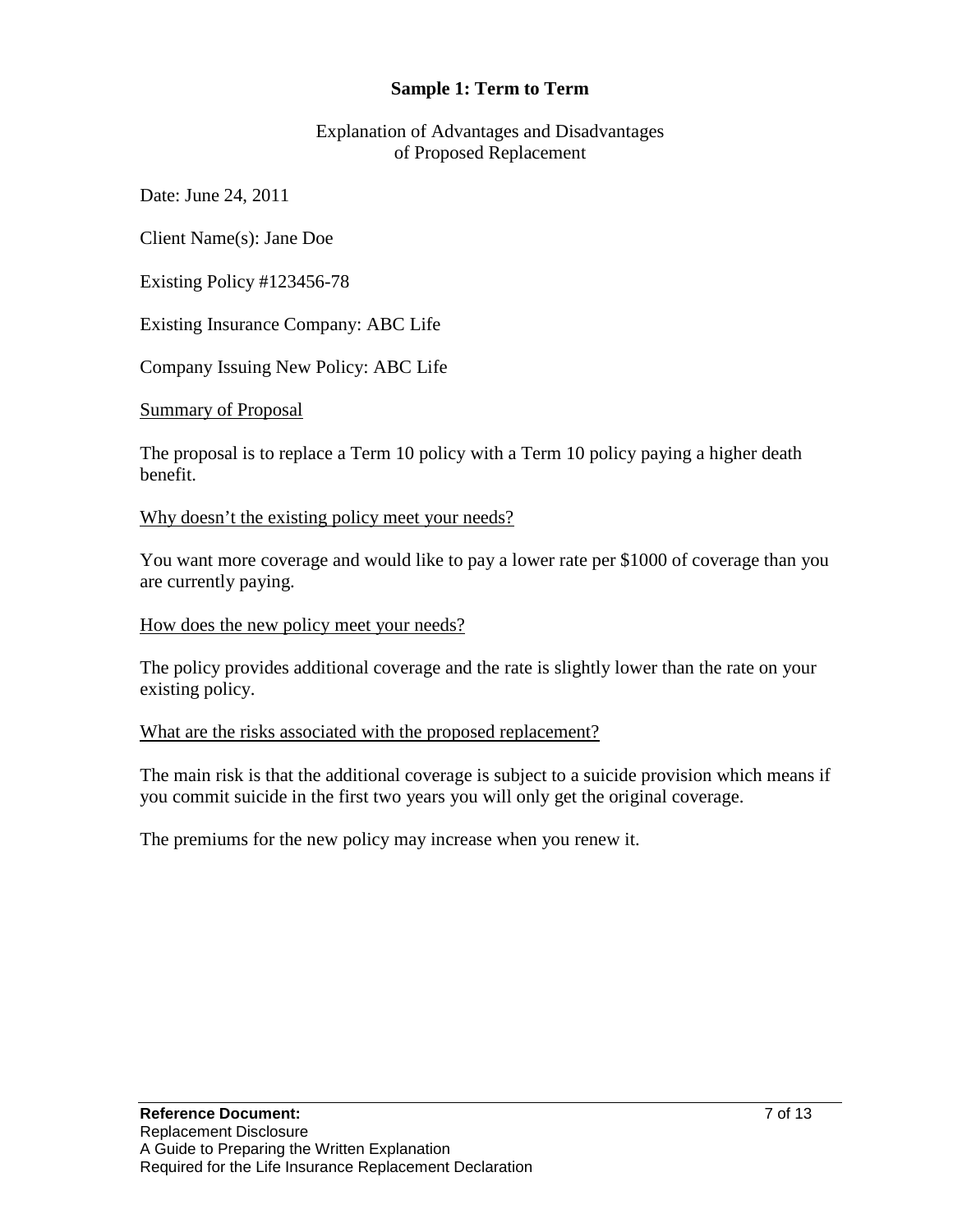#### **Sample 2: UL to Par**

Explanation of Advantages and Disadvantages of Proposed Replacement

Date: June 24, 2011

Client Name(s): John Doe

Existing Policy #987-6543-21

Existing Insurance Company: DEF Life

Company Issuing New Policy: WVU Life

Summary of Proposal

The proposal is to replace a Universal Life policy with a Participating Life policy from a different company.

#### Why doesn't the existing policy meet your needs?

The policy values in your UL are no longer performing as illustrated when you bought it and you want greater consistency in the values going forward.

#### How does the new policy meet your needs?

There is a guarantee that protects some of the cash value and provides you with the reduced volatility you want.

The new policy includes a Waiver of Premium rider that may pay your premiums if you are sick.

#### What are the risks associated with the proposed replacement?

The suicide and contestability provisions apply to the new policy. This means that the death benefit may not be paid if you die within two years and have committed suicide or have misstated certain information about yourself.

You are giving up a broader investment choice and the possibility of premium holidays but you have indicated that these are less important to you than the security of a level premium.

There may be tax implications based on canceling your UL policy. You should speak to your tax advisor about this.

There may be withdrawal fees and/or cancellation charges when you cancel your UL policy.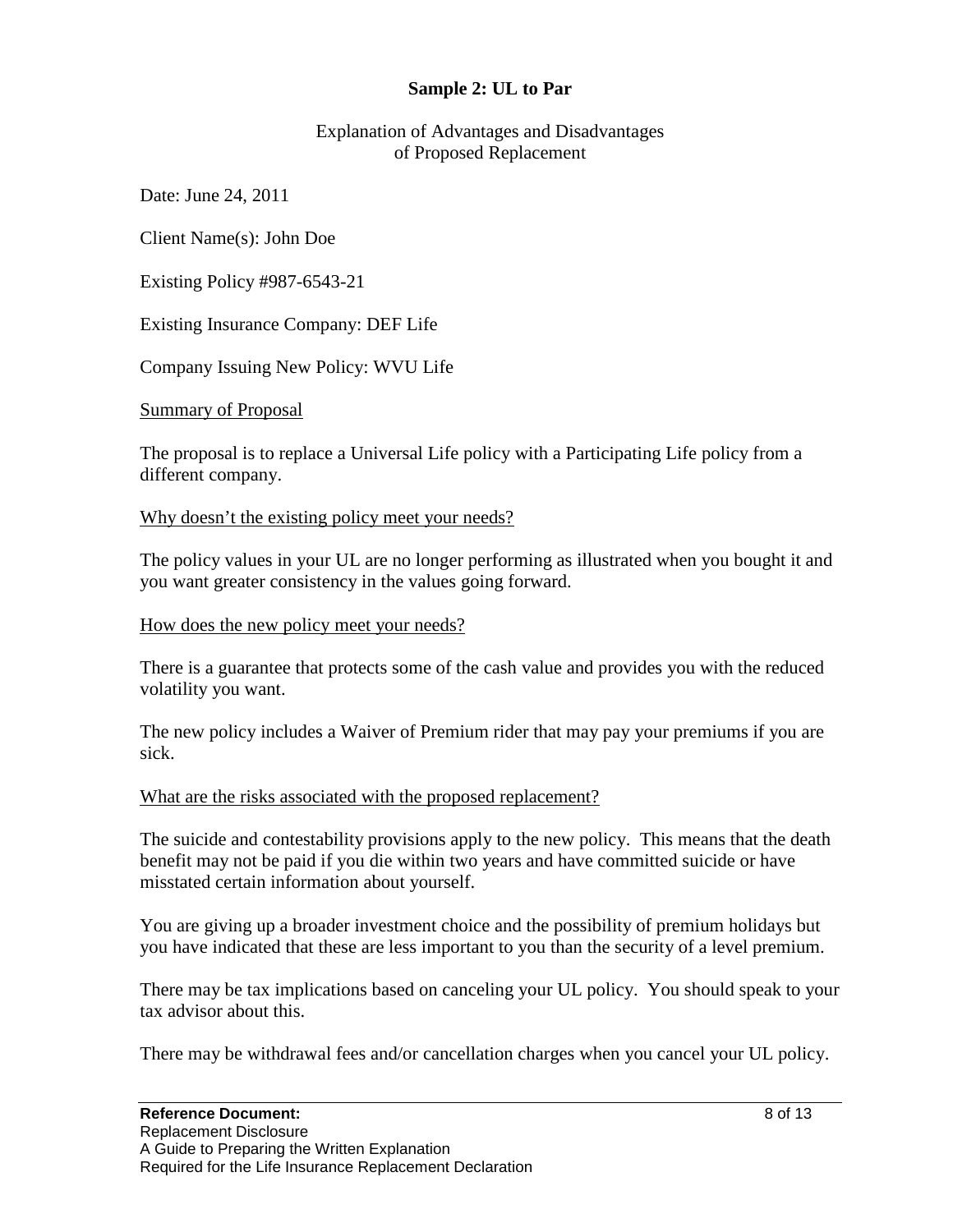#### **Sample 3: Term to Par**

Explanation of Advantages and Disadvantages of Proposed Replacement

Date: June 24, 2011

Client Name(s): Jane Doe

Existing Policy #123456-78

Existing Insurance Company: ABC Life

Company Issuing New Policy: TSR Life

Summary of Proposal

The proposal is to replace a Term 10 policy with a Participating Life policy from a different company.

#### Why doesn't the existing policy meet your needs?

Term insurance was a temporary solution. You now want to use your insurance policy to build up cash value which is not possible in term insurance. There were no suitable conversion options available from the company that provided the term insurance.

#### How does the new policy meet your needs?

The new policy has guaranteed cash values and the potential for dividend values. There are also more flexible premium payment options in this type of policy.

#### What are the risks associated with the proposed replacement?

The suicide and contestability provisions apply to the new policy. This means that the death benefit may not be paid if you die within two years and have committed suicide or have misstated certain information about yourself.

You are paying a higher premium for the same death benefit but you are getting additional benefits with this policy.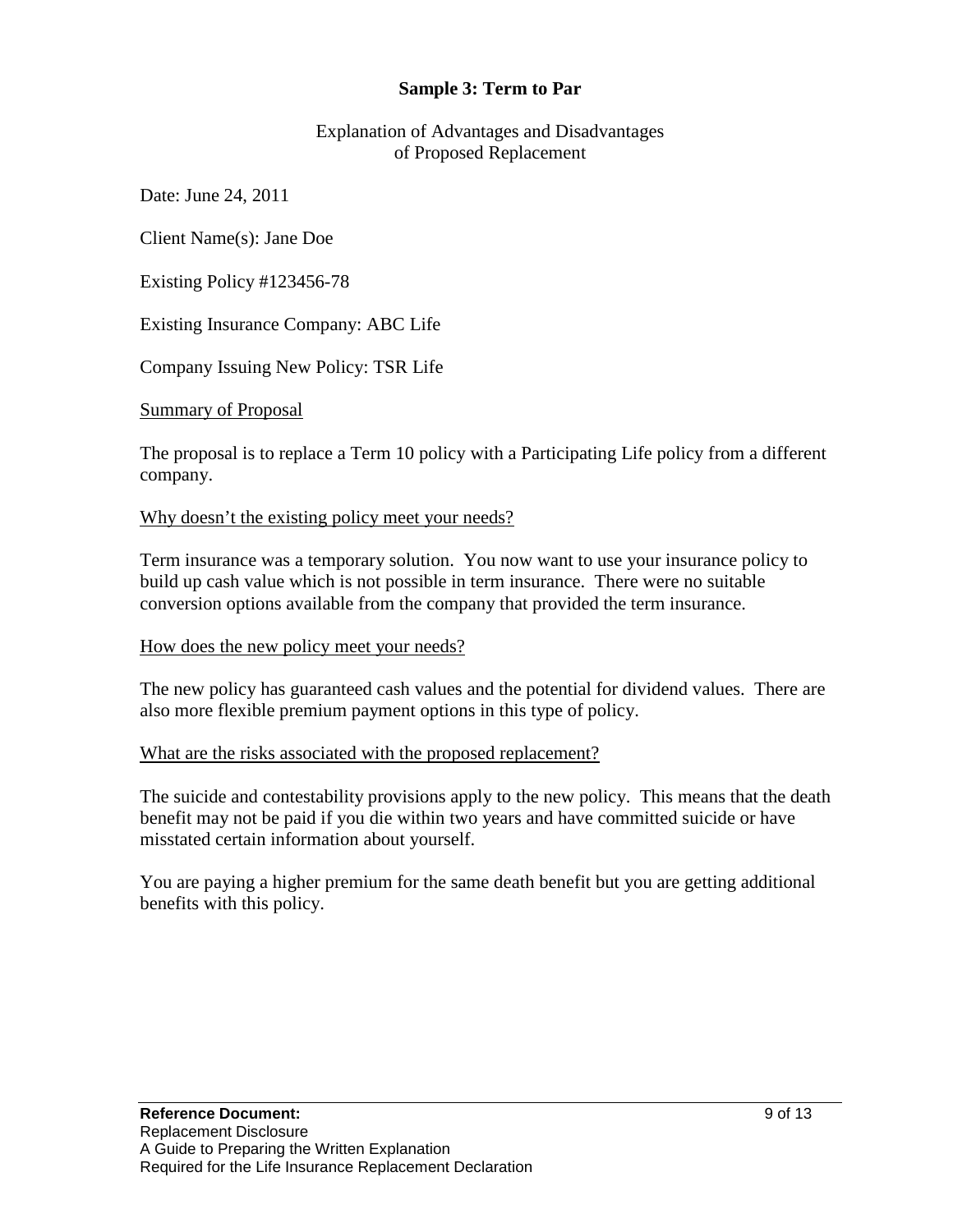## Appendix 1 **Delivery Requirements**

This reference document is intended to provide guidance on the type of information that should be included in a written explanation of the advantages and disadvantages of a proposed replacement.

As a convenience, the chart below summarizes requirements related to delivery of the LIRD and the written explanation (EXP) in jurisdictions in which the LIRD is accepted or required.

Agents should check relevant statutes and by-laws for complete details. As well, agents should be aware that some insurers may want either or both documents to accompany the application even if it is not required by law.

| Province       | Client                | New Insurer           | <b>Existing Insurer</b> | Reference          |
|----------------|-----------------------|-----------------------|-------------------------|--------------------|
| Alberta        | <b>LIRD &amp; EXP</b> |                       |                         | Alberta Reg        |
|                |                       |                       |                         | 127/2001 s. 5      |
| <b>British</b> | <b>LIRD &amp; EXP</b> |                       |                         | B.C. Reg 327/90    |
| Columbia       |                       |                       |                         | s. 3               |
| Manitoba       | <b>LIRD &amp; EXP</b> | <b>LIRD</b>           |                         | Insurance          |
|                |                       |                       |                         | Council            |
| New Brunswick  | <b>LIRD &amp; EXP</b> |                       |                         | NB Ins Act         |
|                |                       |                       |                         | s. $369.1(f)$      |
| Nfld & Lab     | <b>LIRD &amp; EXP</b> | <b>LIRD &amp; EXP</b> | <b>LIRD</b>             | N&L Reg            |
|                |                       |                       |                         | 989/96 s.74        |
| Northwest      | Optional              |                       |                         | Not applicable     |
| Territories    |                       |                       |                         |                    |
| Nunavut        | Optional              |                       |                         | Not applicable     |
|                |                       |                       |                         |                    |
| Nova Scotia    | <b>LIRD &amp; EXP</b> |                       |                         | NS Ins Act         |
|                |                       |                       |                         | s. 44              |
| Ontario        | <b>LIRD &amp; EXP</b> | <b>LIRD &amp; EXP</b> | <b>LIRD</b>             | <b>Ontario Reg</b> |
|                |                       |                       |                         | 674/1990 s. 2,     |
|                |                       |                       |                         | 2.1                |
| PEI            | <b>LIRD &amp; EXP</b> |                       |                         | PEI Ins Act        |
|                |                       |                       |                         | s. $376(2)(b)$     |
| Quebec         | Prescribed Form       | Prescribed Form       | Prescribed Form         | Reg respecting     |
|                |                       |                       |                         | pursuit of         |
|                |                       |                       |                         | activities as a    |
|                |                       |                       |                         | representative     |
| Saskatchewan   | <b>LIRD &amp; EXP</b> |                       |                         | Insurance          |
|                |                       |                       |                         | Council            |
| Yukon          | Optional              |                       |                         | Not applicable     |
|                |                       |                       |                         |                    |

*Notes*

*The Insurance Acts of the NWT, Nunavut and Yukon do not prescribe replacement disclosure. While agents may provide clients with such documentation as they deem appropriate, use of the LIRD is recommended.*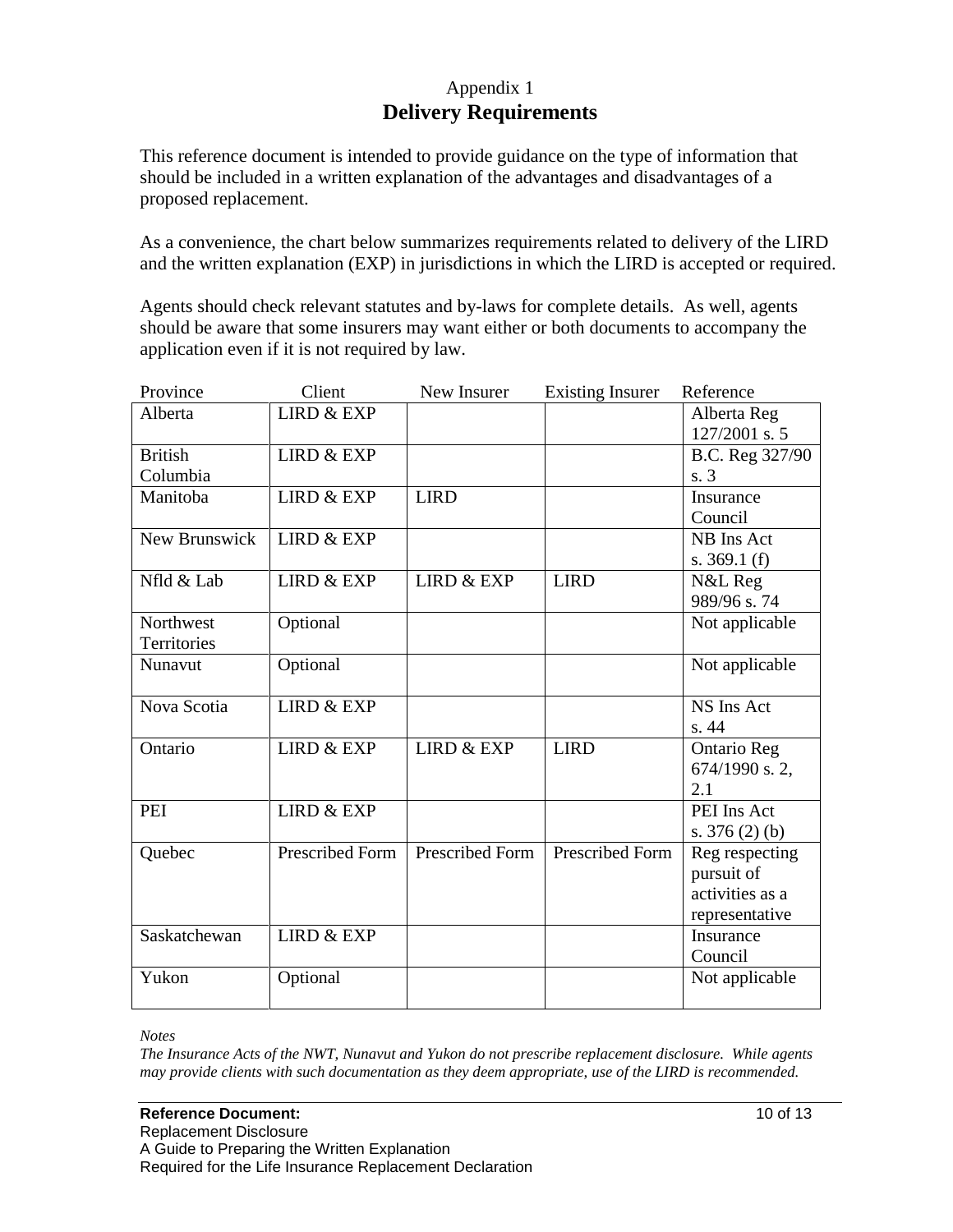### Appendix 2 **Life Insurance Replacement Declaration**

**Do not cancel your existing policy until the new policy is in force and you accept it.** Before you cancel your life insurance policy you should have answers to the questions below. Ask any insurance agent or broker, or an independent person, for help if you need it.

#### **Questions about your present life insurance policy**

- 1. Why do you want to replace your policy? Is the new policy better for you? How?
- 2. Should you just buy more insurance or change your policy? How much will these changes cost?
- 3. When should you cancel your present policy? When is your next annual dividend paid? Will the timing affect your cancellation charges?
- 4. Will you pay more income tax if you cancel your present policy?

#### **Questions on the advantages and disadvantages of a new life insurance policy**

- 1. Do you understand the type of insurance policy you are buying? Is it a *term life, whole life,* or *universal life* insurance policy? You should know the differences.
- 2. Are there times when the new policy will not pay all the benefits that your present policy does? Examples are suicide and contestable periods and contractual exclusions.
- 3. Will the new policy pay as much as your present policy? Examples are death benefits, cash values, and dividends.
- 4. Does the new policy have the same extra, or optional, benefits as your present policy? Examples are waiver of premium, guaranteed insurability, accidental death, and family member riders.
- 5. Are there cancellation charges on the new policy?
- 6. What guarantees apply to your present and proposed policies? Which policy has the best guarantees?
- 7. Will either of the policy premiums (payments) go up? For how long will the premiums stay the same? How much will they increase?

#### *Important***: Please ensure that the agent or broker provides you with copies of the written explanation of the advantages and disadvantages of replacing your life insurance policy with a new policy.**

I confirm that I have received this Life Insurance Replacement Declaration.

\_\_\_\_\_\_\_\_\_\_\_\_\_\_\_\_\_\_\_\_\_\_\_\_\_ \_\_\_\_\_\_\_\_\_\_\_\_\_\_\_\_\_\_\_\_\_\_\_

\_\_\_\_\_\_\_\_\_\_\_\_\_\_\_\_\_\_\_\_\_\_\_\_\_ \_\_\_\_\_\_\_\_\_\_\_\_\_\_\_\_\_\_\_\_\_\_\_\_

**Client's signature Date** 

I have given the client this document and a written explanation of the advantages and disadvantages of replacing their life insurance policy, before starting the application for a new policy.

Agent or broker's signature Date

**Note:** Your agent or broker should deliver and review the new policy with you. If the policy is not satisfactory for any reason you may have a right to reject it and receive a full refund of premiums, under provincial or territorial law or under contract. Check the policy and the law for the right of rejection and the time limit for rejection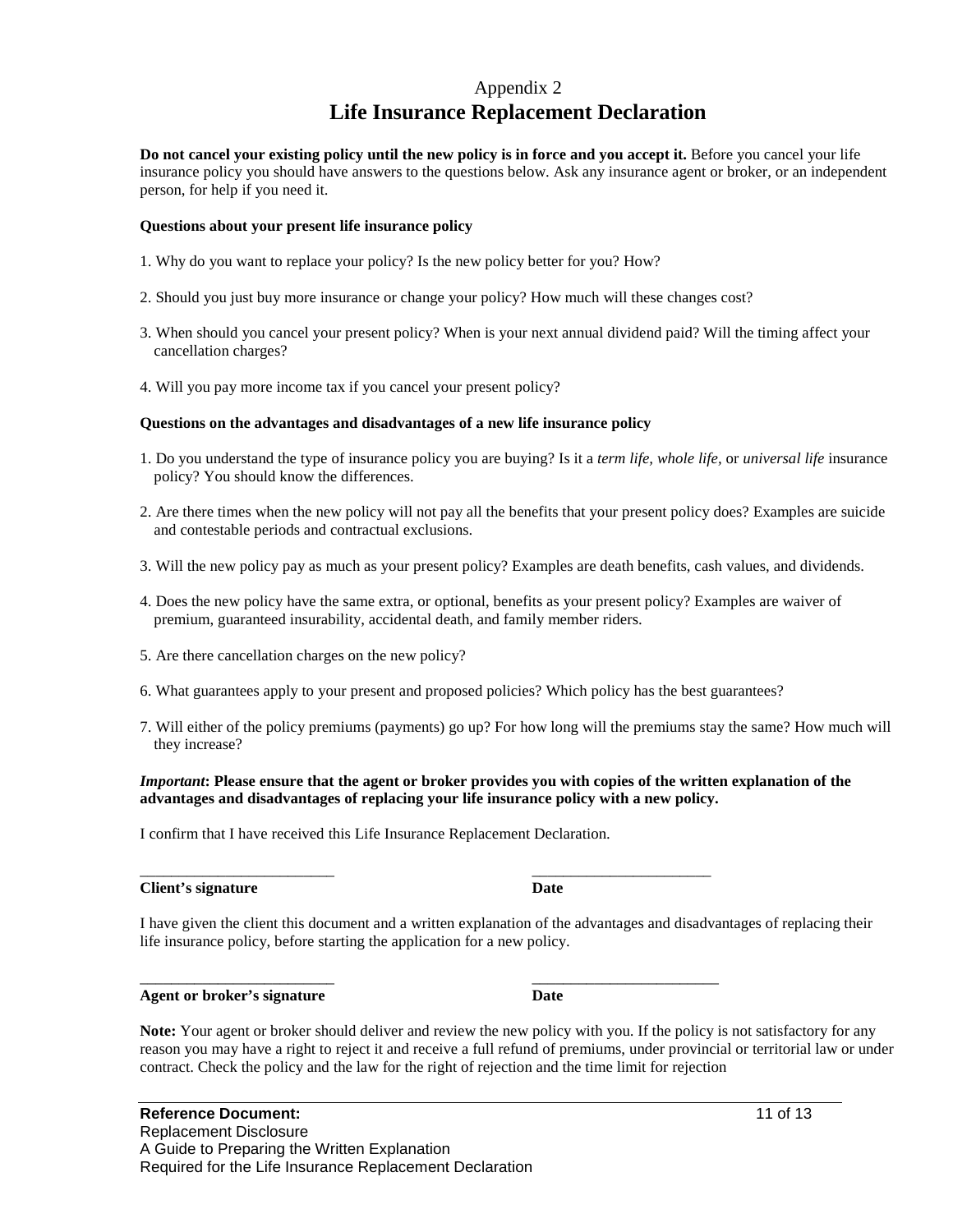### Appendix 3 **Other Information**

For a copy of the official LIRD in English or French, go to:

The CCIR website and look under "Harmonized Forms"

For the prescribed form required in Quebec, go to:

The AMF website and look under "Forms and Guides for Financial Sector **Participants** 

For general information about needs-based sales, see:

The Approach: Serving the Client Through Needs-Based Sales Practices (available from Advocis, CAILBA, CLHIA and IFB)

For information about regulators expectations related to the written explanation, see:

Direction and Guidance Notes Life Insurance Replacement Declaration (available from the Insurance Council of Manitoba)

Information About the New LIRD (available from the Life Insurance Council of Saskatchewan)

Insurance Agents e-Newsletter, March 22, 2011 Issue 2 (available from the Financial Services Commission of Ontario)

In addition, life insurers and Managing General Agencies may have templates or other information to assist agents in preparing the written explanation. Agents should check with the insurers they represent for the form and content of documentation they require for a transaction involving replacement. In particular, insurers may have requirements to put client and/or policy identification information on the copy of the LIRD that is delivered to the insurer with the application.